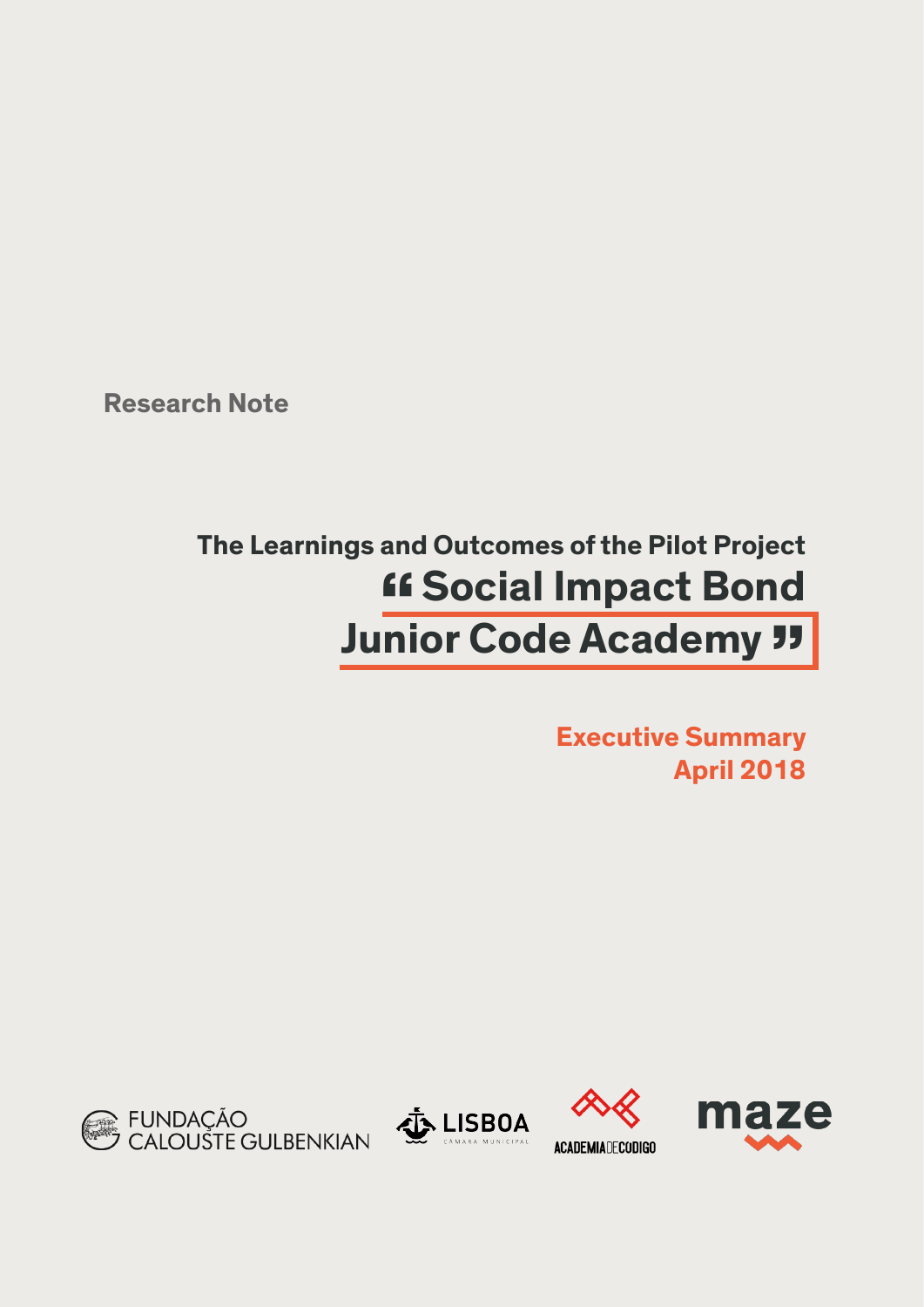



**ACADEMIADECODIGO** 



## **Executive Summary**

**The Junior Code Academy Social Impact Bond (SIB) was designed to test if teaching computer programming to primary school students has a positive impact on logical thinking skills and school performance.** 

**The main objective of this pilot project was to learn. To learn about the best outcome indicators, most appropriate assessment methods, most adequate weight for each indicator. To learn about what works and what does not when teaching computer programming to young students.**

**The degree of scrutiny and rigor applied to the outcomes assessment of the pilot project shall be a reference for other social innovation and social entrepreneurship initiatives in Portugal.**

At the end of the project, there are some positive outcomes to be shared:

- **•** Regarding students' logical thinking skills and considering aggregated data, the treatment groups started from a lower point than the control groups and reached a higher position (overcoming the average results of the control group). In the end, the results of the treatment group were 2.2% higher.
- **•** Regarding Portuguese language learning outcomes, which were only assessed at the end of the intervention, the aggregate mean of the treatment group was lower than the aggregate mean of the control groups (-4.56%). As for math learning performance outcomes, the aggregate mean of the treatment group was higher than the aggregated mean of the control group (4.10%).
- **•** After disaggregating these results, it is possible to verify that in all schools, the treatment groups had higher math scores than the control groups (an improvement of 9% in São João de Deus, 14% in Aida Vieira and 17% in the Bairro do Armador).
- **•** Portuguese grades were also higher in TEIP schools (14% in Aida Vieira and 11% in Bairro do Armador).
- **•** When assessed through the empirical method (more robust), the two outcomes logical thinking skills and school performance in portuguese and mathematics – are not only positive across schools and in aggregated terms, but larger than when the observable (less robust) method was applied. It is noteworthy that outcomes were not statistically significant, which can be due to the small size of the sample.
- **•** The intervention had a greater impact among disadvantageous areas school groups, suggesting that it served as a complementary learning method for students.